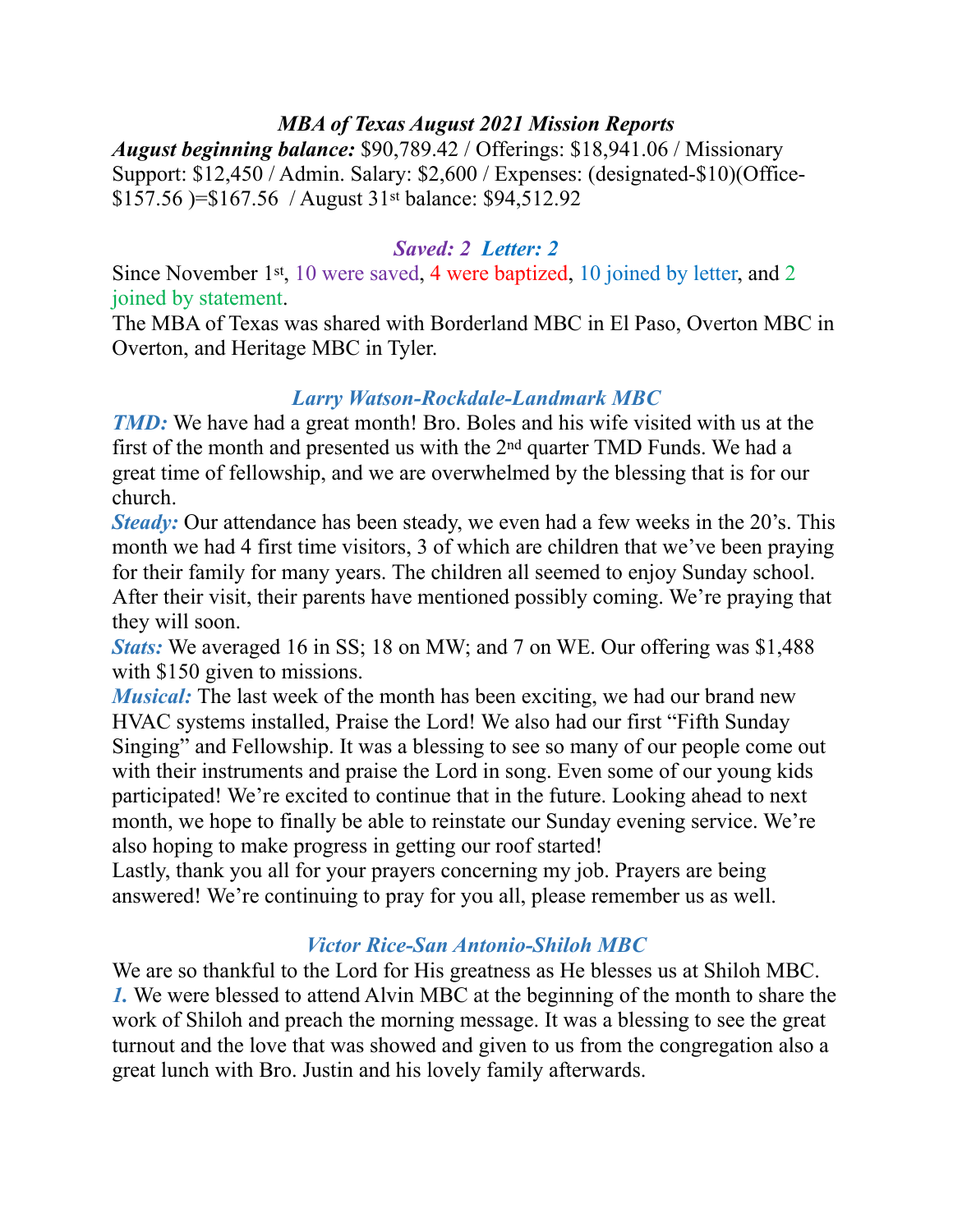*2.* After sending out 1200 letters we have been blessed to receive \$1,250 so far and have two other churches out of state who voted to our request. Praise the Lord for what He is doing.

*3.* We have been blessed with the homeless ministry increasing, with one new one coming forward on the third Sunday making a profession of faith after accepting Jesus Christ as his Savior and requested baptism. His name is Michael. Praise God. *Stats:* We had **1 saved**. We averaged 17 in SS; 21 in MW; 13 in EW, and 13 on WE. Our offering was \$3,975 with \$575 given to missions, and \$1,200 paid on rent.

*4.* We were blessed on our last Wednesday evening to have pastor Michael Brawner of Landmark MBC in Honey Grove, TX as his work had him training in the San Antonio area and we were blessed to meet and talk with him.

*5.* We have been invited to a retirement housing to attend a Bible study and we are having an average of 7.

### *Steven Haney-Lubbock-Texas Tech MBSF Director*

*Handouts:* August is here and TTU is officially in season! We held our Raider MBSF welcome week booth on August 17<sup>th</sup> and got to speak to and hand out flyers to around 75 students. Three of those students have been in contact with me about joining up with us this semester which would be a great start to the fall semester!

*7 present:* Our first Bible study will be tonight, Monday the 30th, at 7 pm on campus for the first time since Covid-19 so we are excited and ready to get started (We had 7 students). We also have our MBSF Back-to-School BBQ planned for this weekend at a park near campus so please be in prayer that we will have several new students come out to that as well!

*Involvement:* This past weekend several of our MBSF officers volunteered at a Tech fundraiser as part of their plan to get the MBSF more involved in campus activities which was encouraging to see! Please continue to pray for us as we get started reaching the campus of Texas Tech this semester and the students that God is working on might be willing to listen and follow His will!

*Needed:* We are still averaging around \$3,400/month in support and need to be above the \$4,000/month mark to begin looking for housing so pray that more individuals and churches might be willing to partner with us in this endeavor to fight against Satan's influences on our college campuses! If anyone has any questions please let me know at (806) 470-2850.

# *Glenn McCarver-El Paso-Borderland MBC*

*Meetings:* We have had a busy month! Our month started off with us hosting the New Mexico State Association of Missionary Baptists. We had guests from New Mexico, Texas and Arkansas. We were privileged to have both the Secretary-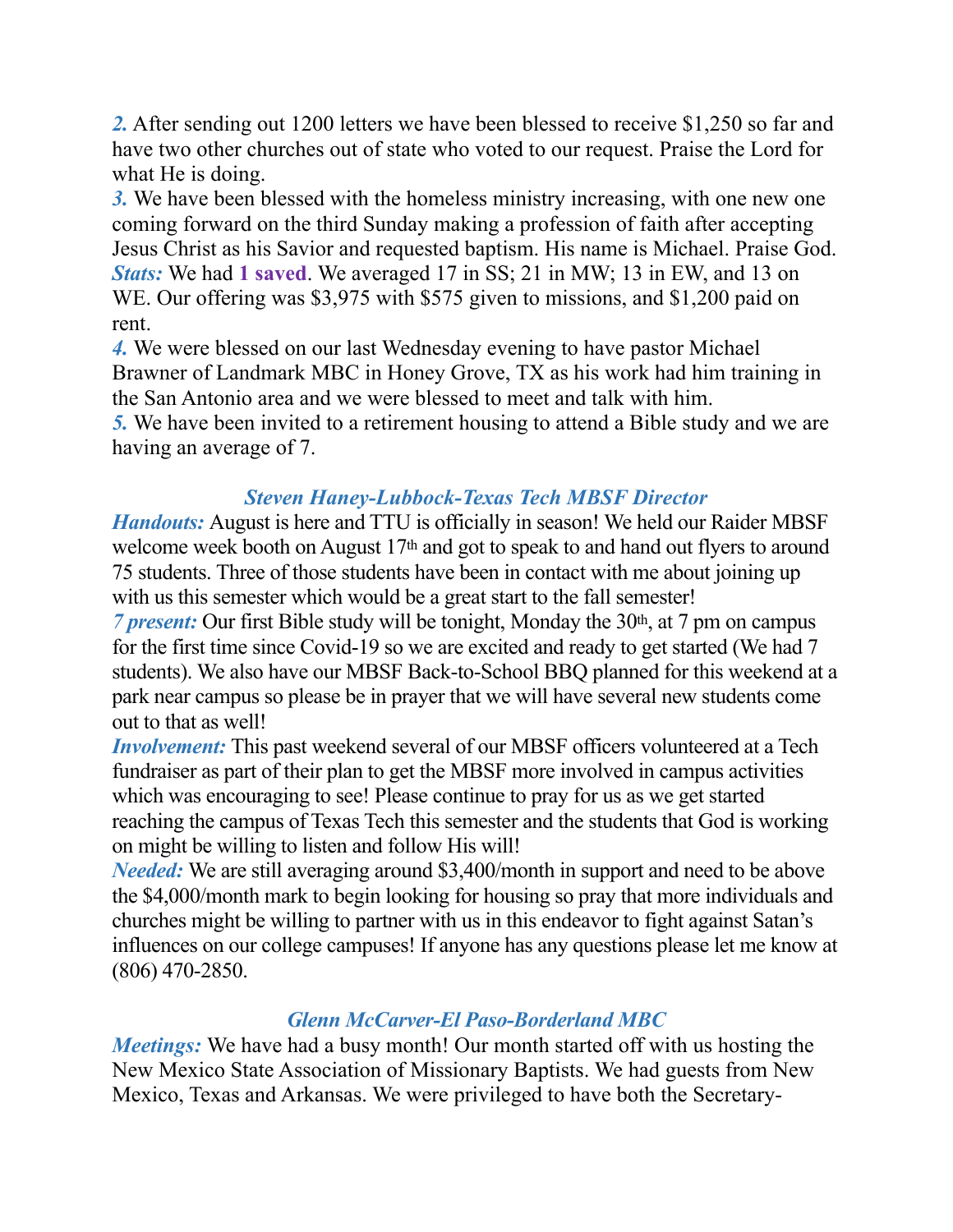Treasurer of Missions for the ABA (Bro. Roger Stewart) and the MBA of Texas (Bro. Curtis Gilbert). Bro Wesley Veazey and Bro. Stewart were the speakers for our meeting, and it was a great blessing to have everyone in attendance for the meeting.

*Pastor:* That following Sunday, our sponsoring pastor, Bro. Ron Davis (Northside BC, Snyder), spoke to our congregation. We thoroughly enjoyed the time of fellowship that we had with him and Sis. Tammy Davis. During these services, the NM meeting and the Sunday after, we were thrilled to have two visitors to our services that we had met over a year prior. In addition to that, one of these young women brought her boyfriend the next week, and they have been attending regularly since that time.

*Stats:* We averaged 10 on MW, 7 on WE, and 8 at our youth meeting. We also had 4 visitors.

*Youth:* On the last Saturday of the month, we began a youth meeting. There were 8 in attendance for this, with one first time visitor. We are looking forward to seeing this grow as an outreach to the young people of our city.

# *Joe Bozarth-Conroe-Fellowship BC*

*Covid strikes:* Our attendance was down for a couple of reasons, Covid has hit two families of our congregation and I had foot surgery. Everyone is doing fine. We still have one out for Covid, but he's getting better.

*Joining*: We had 2 more to join by letter this month. God is blessing us in Conroe. *Stats:* We had **2 to join by letter**. We averaged 18 in SS; 19 in MW; 15 in EW; and 13 on WE. Our offering was \$5,233 with \$546.32 given to missions and \$3,002 paid on the loan.

### *David Smith-Mansfield-Lifeline BC*

*TBI Outreach:* Sept 10-12 they will come with Bro. Kuni Obah to do door-to-door work using the Bless method. This method is simply a greeting at the door and then we ask the person if there is something we can pray about for them. It is very effective and we have met many prospects using this method.

*Back to Church Sunday:* Back to Church Sunday has been very effective for us. It is a lot like Friend Day. We often see a significant attendance on that day. It brings many new prospects for us.

*Stats:* We averaged 15 in MW; and 15 in small groups. We had 2 first time guests. Our offering was \$3,803 with \$1,310 given to missions and \$725 paid on rent. *Outreach & Covid:* Many churches and pastors are struggling because of Covid. Attendance is way down, and people appear to be fearful to return. However, people keep going to Walmart, right? We have only been closed two Sunday's at church, and it wasn't our choice. We started meeting at our mobile church outside.